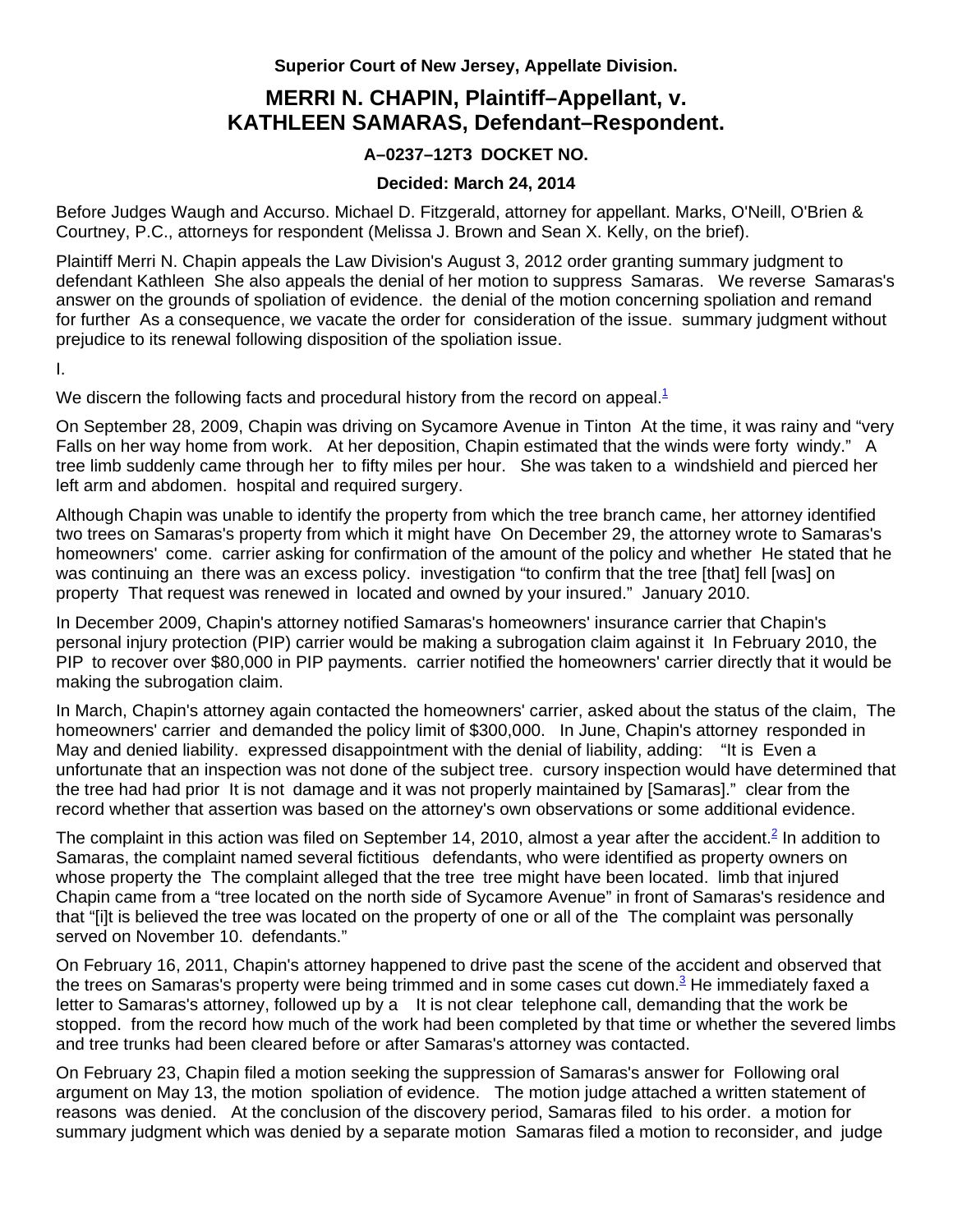on June 15, 2012. summary judgment was granted in her favor on August 3. Chapin's This complaint and all cross-claims were dismissed with prejudice. appeal followed.

II.

On appeal, Chapin argues that the first motion judge should have found that Samaras spoliated evidence and imposed sanctions and that the second motion judge erred in determining Our review of a that an expert witness was required to prove liability. Manalapan Realty, L.P. motion judge's conclusions of law is de novo. v. Twp. Comm. of Manalapan, 140 N.J. 366, 378 (1995) ("A trial court's interpretation of the law and the legal consequences that flow from established facts are not entitled to any special deference.").

"Spoliation [of evidence] is the concealment or destruction of evidence relevant to State v. Cullen, 424 N.J.Super. 566, 587 (App.Div.2012) litigation." (citing Rosenblit v. Zimmerman, 166 N.J. 391, 400–01 (2001)), certif. The first motion judge determined that denied, 213 N.J. 397 (2013). He Samaras had no duty to preserve evidence concerning the trees. cited Gilleski v. Community Medical Center, 336 N.J.Super. 646, 653 (App.Div.2001), for the proposition that there is no duty to preserve evidence unless an agreement, contract, or statute requires the owner to do so or the owner assumes the duty to preserve evidence by affirmative Relying upon Gilleski, the motion judge reasoned that conduct. Samaras had no duty to preserve the trees given that there was no He further agreement, contract, or statute requiring her to do so. noted that Chapin did not know from which tree the branch fell, did not request an inspection of Samaras's trees, and waited approximately The judge eighteen months after the accident to raise the issue. underscored that there was "no proof as to which tree caused the injury" and denied the motion for spoliation sanctions.

The motion Gilleski addressed the judge's reliance upon Gilleski was misplaced. question of whether a third party owes an injured party a duty to preserve evidence for potential litigation against another party.<sup>4</sup> Id. at 652–53 ("The dispositive issue in this case is whether defendant owed plaintiffs a duty to preserve the chair in question as evidence in a potential law suit by plaintiffs against the chair In addition, the Gilleski defendant destroyed the manufacturer."). evidence in question — a chair that was the cause of the plaintiff's injuries four weeks after the accident and before receiving any notice Id. at 649–50. of the possibility of litigation.

In this case, the owner of the property at issue, Samaras, was the defendant in the action brought by the injured party and Chapin gave notice of the potential claim to the homeowners' carrier within a few weeks of the accident and actually served the complaint on Samaras more than three A potential tortfeasor, such as months before the alleged spoliation. Samaras, has a duty to preserve evidence when (1) litigation is pending or likely, (2) the alleged spoliator has knowledge of such litigation, (3) the evidence is relevant, and (4) the nonspoliating party is Aetna prejudiced by the concealment or destruction of the evidence. Life and Cas. Co. v. Imet Mason Contractors, 309 N.J.Super. 358, 366 (App.Div.1998) (quoting Hirsch v. Gen. Motors Corp., 266 N.J.Super. 222, That the spoliation is negligent is not 250–51 (Law Div.1993)). dispositive, although it is " 'a factor to be considered when Id. at 368 determining the appropriate remedy for the spoliation.' " With respect to the (quoting Hirsch, supra, 266 N.J.Super. at 256). scope of the duty to preserve evidence, however, "a potential spoliator Hirsch, need do only what is reasonable under the circumstances." supra, 266 N.J.Super. at 251 (citation and internal quotation marks omitted).

When spoliation is found to have occurred, the judge may fashion a civil remedy to serve the purposes of making the non-spoliating party whole, punishing the wrongdoer, and deterring Robertet Flavors, Inc. v. others from engaging in such activity. Tri–Form Constr., Inc., 203 N.J. 252, 273 (2010); see also Tartaglia v. UBS PaineWebber, Inc., 197 N.J. 81, 122 (2008) ("[T]he time when an act of spoliation is discovered will indeed strongly suggest the appropriate course of action in that case ").

We recognize that Hirsch, "the scope of the duty to preserve evidence is not boundless." Nevertheless, the duty to preserve supra, 266 N.J.Super. at 250–51. evidence related to the trees, or at least to give notice of the proposed tree work, arose at the latest when Samaras was personally By that time she was certainly aware of served on November 10, 2010. the four factors enumerated in Aetna Life, supra, 309 N.J.Super. at 366. Depending upon when she had notice of the likelihood of litigation and the other factors, it may have arisen earlier.

We reverse the denial of Chapin's motion for spoliation sanctions because the motion That does not, however, judge applied the wrong legal standard. In determining whether there actually was resolve the matter. spoliation in this case and, if so, what, if any, remedy to apply, the motion judge will have to consider at least the following questions: (1) when the duty to preserve the evidence arose and whether the trees were significantly altered before that time;  $\frac{5}{2}$  (2) whether a third party performed tree work that significantly altered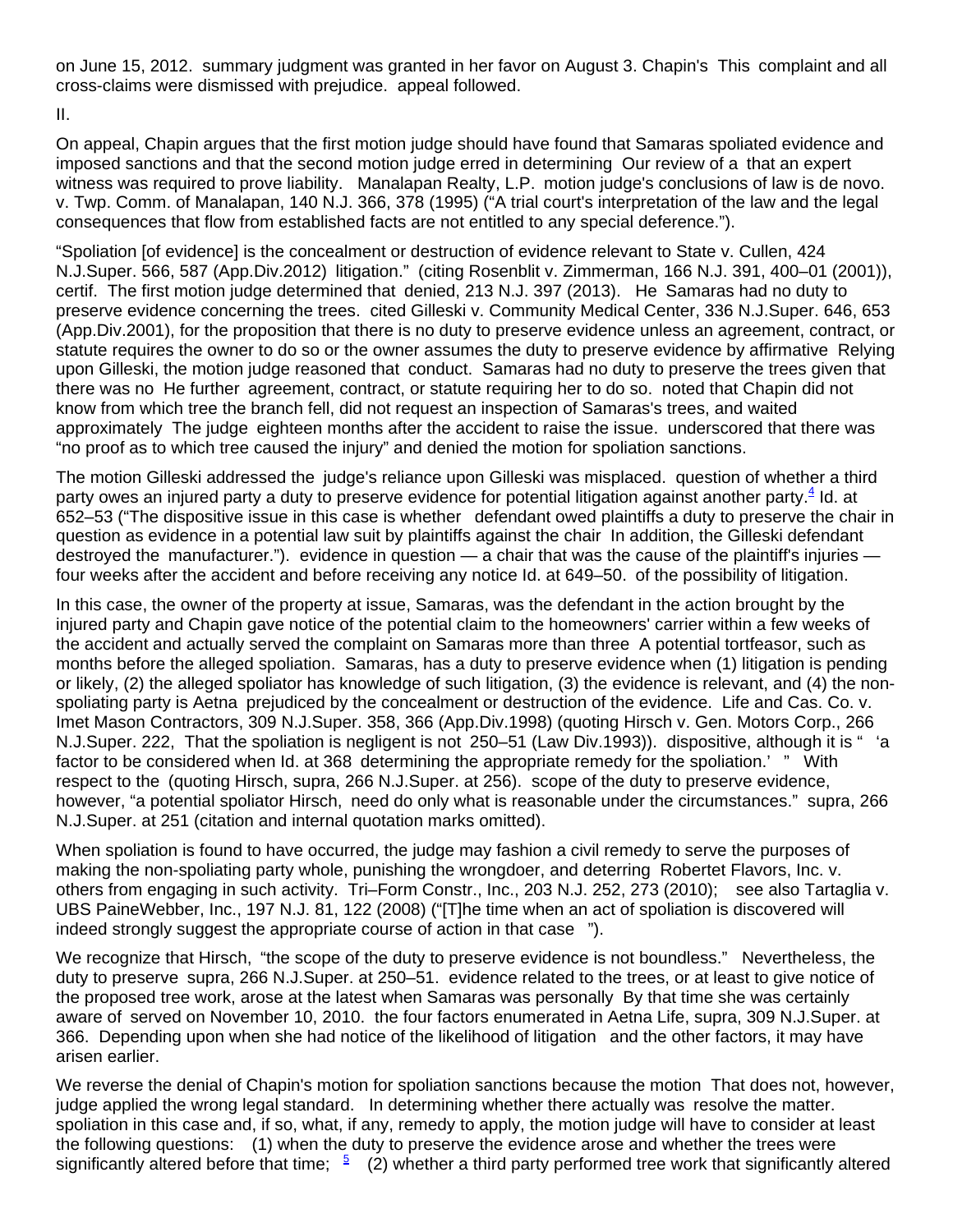the trees before the tree work performed by Samaras;  $\frac{6}{5}$  (3) whether, absent spoliation, Chapin would have been able to prove that the trees were "negligently maintained" without an expert; (4) whether Chapin waited an unreasonably long time to obtain evidence of the purported negligence and, if necessary, to have an expert examine the trees, given the possibility that their condition could change in the interim either because of necessary tree work or merely by the passage of time; (5) whether Chapin should have had the tree stumps and any remaining portions of the trees examined by an expert to determine if there was evidence of rot or disease; and (6) whether there was a sufficient factual basis to conclude that the trees on Samaras's property were the cause of Chapin's injury for the purpose of imposing any spoliation sanctions.

With respect to whether Chapin required Chapin has alleged that an expert, we make the following observations. Samaras's trees were diseased or otherwise dangerous and that they were The motion judge must first establish the negligently maintained. nature of the duty owed by a landowner such as Samaras to a motorist on a McGlynn v. State, 434 N.J.Super. 23, street adjacent to her property. 33 (App.Div.2014) (citing Narsh v. Zirbser Bros., 111 N.J.Super. 203, 208 (App.Div.1970)) ("The private land owner bears the principal responsibility to exercise due care over trees that might pose a hazard Then the judge must consider to travelers on an adjoining highway."). whether an expert is required to prove either the condition of the tree or the negligence of any maintenance, or both.

Expert testimony is required when "the matter to be dealt with is so esoteric that jurors of common judgment and experience cannot form a valid judgment." Expert testimony Butler v. Acme Mkts., Inc., 89 N.J. 270, 283 (1982). is permissible when "scientific, technical, or other specialized knowledge will assist the trier of fact to understand the evidence or to N.J.R.E. 702. determine a fact in issue."  $\frac{7}{5}$  The issue to be determined here is whether an expert was required.

Although the need to remove or prune a completely diseased or rotting tree might be readily apparent to a juror, the subtleties of determining whether a tree is so weakened by disease or otherwise in a state that poses a dangerous condition sufficient to impose liability on a property owner Once the may be sufficiently "esoteric" to require expert testimony. motion judge reaches a determination on the issue of spoliation and determines what, if any, sanctions are warranted, the judge will be in a That would position to consider the motion for summary judgment. include a determination of whether Chapin's inability to present evidence of negligence, including expert testimony, is substantially the result of spoliation by Samaras or Chapin's failure to obtain the required evidence in a timely manner.

We do not retain jurisdiction. Reversed and remanded for further consideration consistent with this opinion.

## **FOOTNOTES**

- 1. FN1. The parties' appendices do not clearly state how or when the documents It is R. 2:5–4. contained in them came before the Law Division. apparent, however, that many of the documents, including the deposition transcripts, were not available at the time the spoliation motion was decided.
- 2. FN2. The subrogation action against Samaras was filed by the PIP carrier in It was subsequently dismissed on the grounds that the October 2010. PIP carrier did not have a direct right of action against Samaras, but had to make a claim against her homeowners' carrier.
- 3. FN3. According to Samaras, Jersey Central Power & Light (JCP & L) had cut back some of the limbs in early 2011, prior to the work she had done on February 16, 2011.
- 4. FN4. The motion judge also relied on Callahan v. Stanley Works, 306 N.J.Super. 488, 493 (Law Div.1997), which also considered the issue of whether a third party owed a duty to preserve evidence for the purpose of suit against another party.
- 5. FN5. Given the circumstances of the accident and the likelihood that there would be some cleanup immediately thereafter, Chapin may have had an The duty to obligation to have an expert perform an early inspection. preserve evidence must be balanced against the homeowner's obligation to In addition, it is not clear when remediate a dangerous condition. Samaras actually learned of the threatened litigation.
- $6$  There is evidence in the record that JCP . FN6. & L, and perhaps the municipality, performed tree work before Samaras did.
- 7. FN7. the intended Three requirements are present within the rule:(1) testimony must concern a subject matter that is beyond the ken of the average juror; (2) the field testified to must be at a state of the art